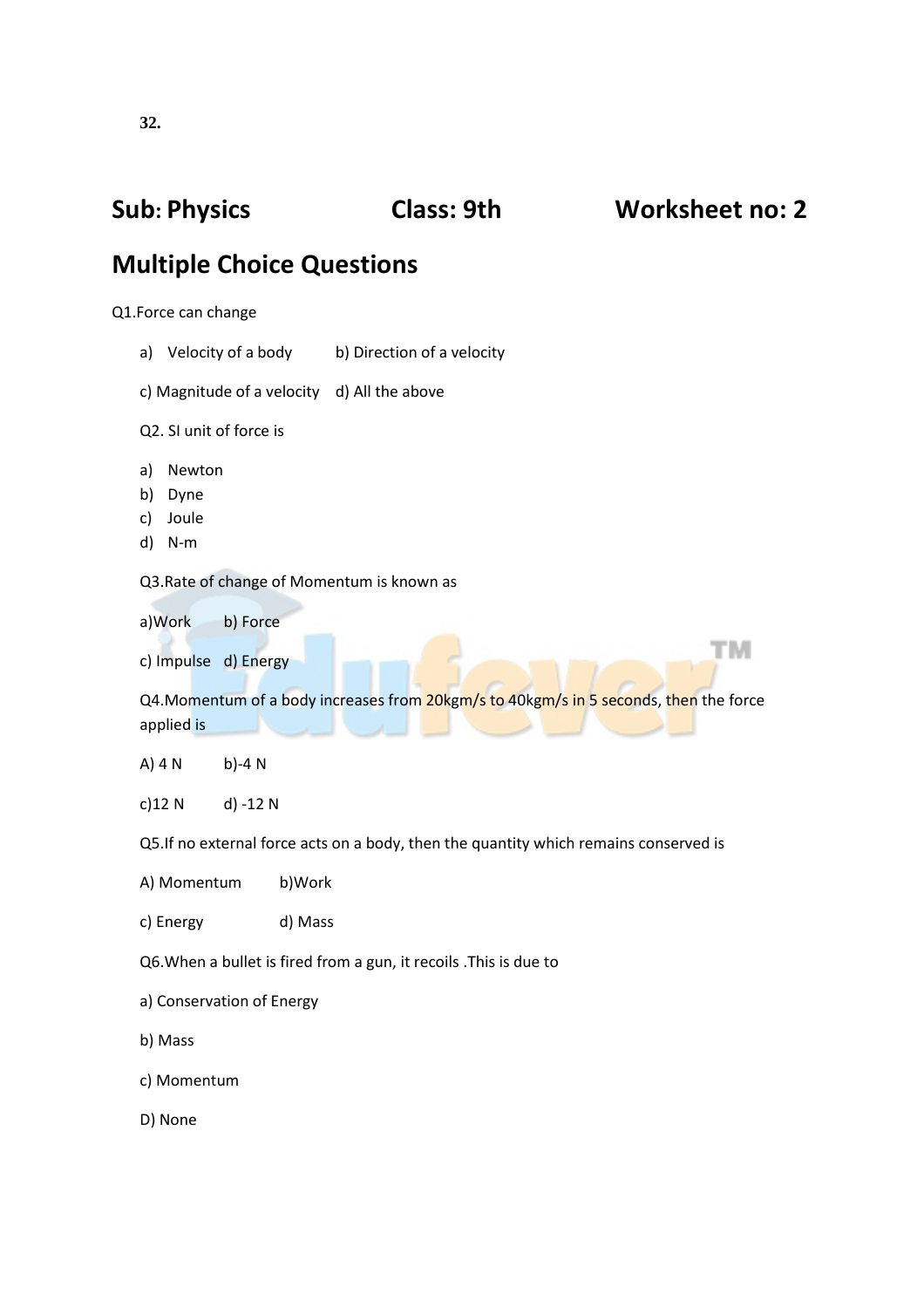Q7.When a body slides over the other body, then friction between them is known as

- a) Limiting friction
- b) Rolling friction
- c) Sliding friction
- d) Static friction

Q8.The friction in the case of bodies that moves rollers is known as

- a) Rolling friction b) Sliding friction
- b) Static friction d) Limiting friction

Q9. Which of the following measures are taken to reduces friction

- a) Polishing
- b) Streamlining
- c) Using ball bearing
- d) All the above

Q10.Which is not a unit of pressure

- a) Pascal b) Atmosphere
- b) Bar d) Newton

Q11. A mug filled with water appears to be lighter when lifted inside water, due to

a) Conservation of Momentum b) Archimedes principle c) Newton's law d) None

тм

Q12. A block of relative density 5 is put in a liquid of density 2000kg/ms<sup>3</sup>, it will

a) Sink b) Float c) Cannot say d) Insufficient data

Q13. Velocity of a particle increases from 10m/s to 15m/s after travelling a distance of 5m its acceleration is

a)  $12.5 \text{m/s}^2$ b) 125 m/s<sup>2</sup> c)  $1.25 \text{m/s}^2$ d)  $0.1 \text{m/s}^2$ 

Q14.A particle is moving in a circular path of radius r the displacement after half a circle would be

a) Zero b) 2r c)  $2\pi r$  d)  $\pi$ 

Q15. In uniform circular motion velocity of particle is

a) Constant b) Variable in magnitude c) Variable in direction d) Both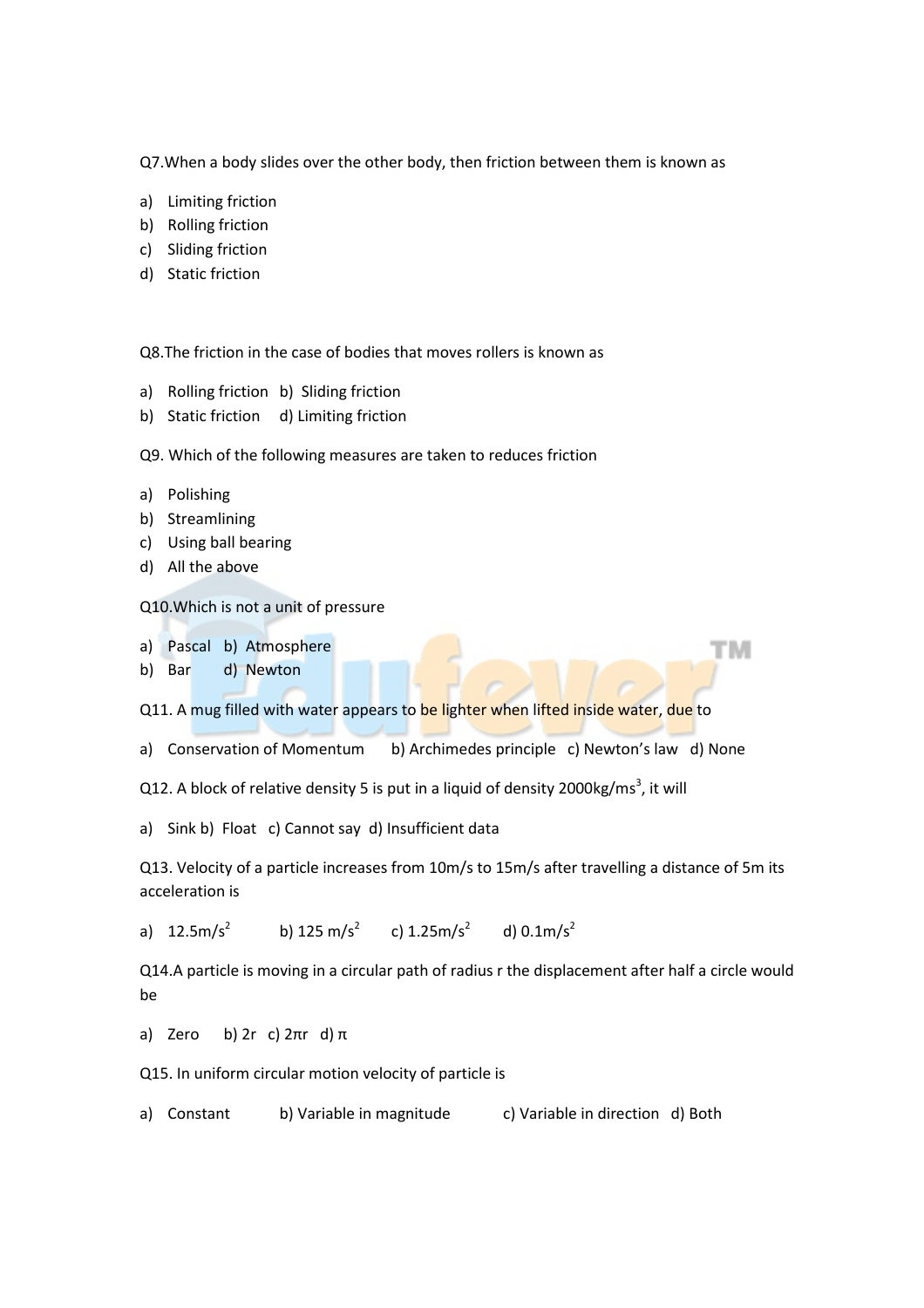Q16. Area under velocity – time gives

a) Displacement b) Acceleration c) Time d) Velocity Q17. Suppose you push a wall then reaction force to this force is a) The force applied by the wall b) Weight of the wall c) Weight of your body d) None Q18. A particle travels 100 meters after starting from rest in 10 seconds. Its acceleration is a)  $2m/s^2$  b)  $4m/s^2$  c)  $1m/s^2$ d)  $20m/s^2$ Q18. A particle travels with the speed of 18km/h its speed is m/s a) 5m/s b) 50m/s c) 64.8m/s d) 6.48m/s Q19. Displacement-time graph of a uniformly accelerated motion is a) Parabola b) Straight line c) An inclined line d) None Q20. A body is thrown vertically upward with velocity  $U_1$  the greatest height to which it will rise is a)  $U/g$  b)  $U^2/2g$ c)  $U^2/g$ d) U/2g

### **Sub: Chemistry Class: 9th Worksheet no: 2**

### **Multiple Choice Questions**

Q1.Colour of copper sulphate crystal is:

- c) Light blue b) Light green
- c) Light brown d) light yellow

Q2.When liquid air is heated then out of argon, nitrogen and oxygen:

- e) Nitrogen evaporates first then argon.
- f) Oxygen evaporates first then argon.
- g) Argon evaporates first then oxygen.
- h) Nitrogen evaporates first then oxygen.

Q3.Carbon disulphide at room temperature is a:

a)Coloured gas b)Colourless gas

c)Colourless liquid d) Coloured liquid

Q4. When we start heating a mixture of sulphur powder and iron fillings, the first thing we would observe is that: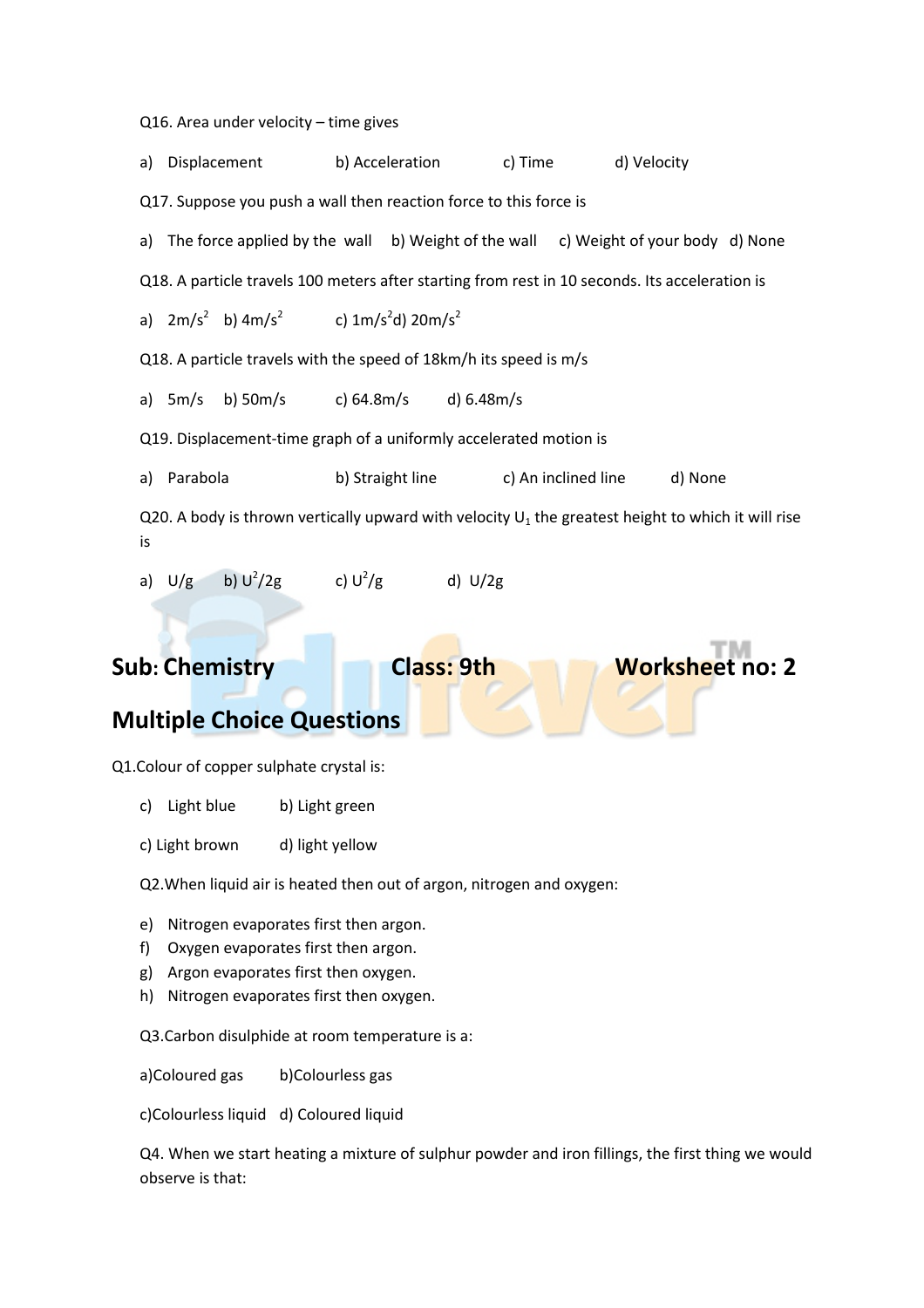A) Iron fillings start melting b)Sulphur starts melting

c)Mixture becomes red hot d) Mixture evaporate

Q5.Flame should not be brought near carbon disulphide while working with it because carbon disulphide:

A) Is supporter of combustion b)Dissolve sulphur

c) is highly inflammable d) is highly non-inflammable.

Q6.The correct observation when you mix barium chloride solution with sodium sulphate solution is that:

a)A white precipitate is formed after some time.

b) A yellow precipitate is formed after some time.

- c) A white precipitate is formed instantaneously.
- D) Ayellow precipitate is formed instantaneously.

Q7.The property of flow is unique to fluids which one of the following is correct?

- e) Only gases behave like fluids.
- f) Gases solids behave like fluids
- g) Gas and liquids behave like fluids.
- h) Only liquids are fluids.

Q8.Large amount of a gas can be put into a small metallic cylinder due to the property of gas known as:

ΤМ

- b) Evaporation b) compressibility
- d) Sublimation d) Solidification

Q9.Gases can best be liquefied by:

- e) Increasing pressure
- f) Decreasing temperature
- g) Increasing pressure and decreasing temperature
- h) Decreasing pressure

Q10.The quantity of heat (in joules) required to convert one kilogram of a liquid at its boiling point at an atmospheric pressure is called:

- c) Specific heat b) Heat capacity
- d) Latent heat of melting d) Latent heat of vaporization

Q11. Which of the following is not a compound

b) Sugar b) Sand c) Glucose d) Silica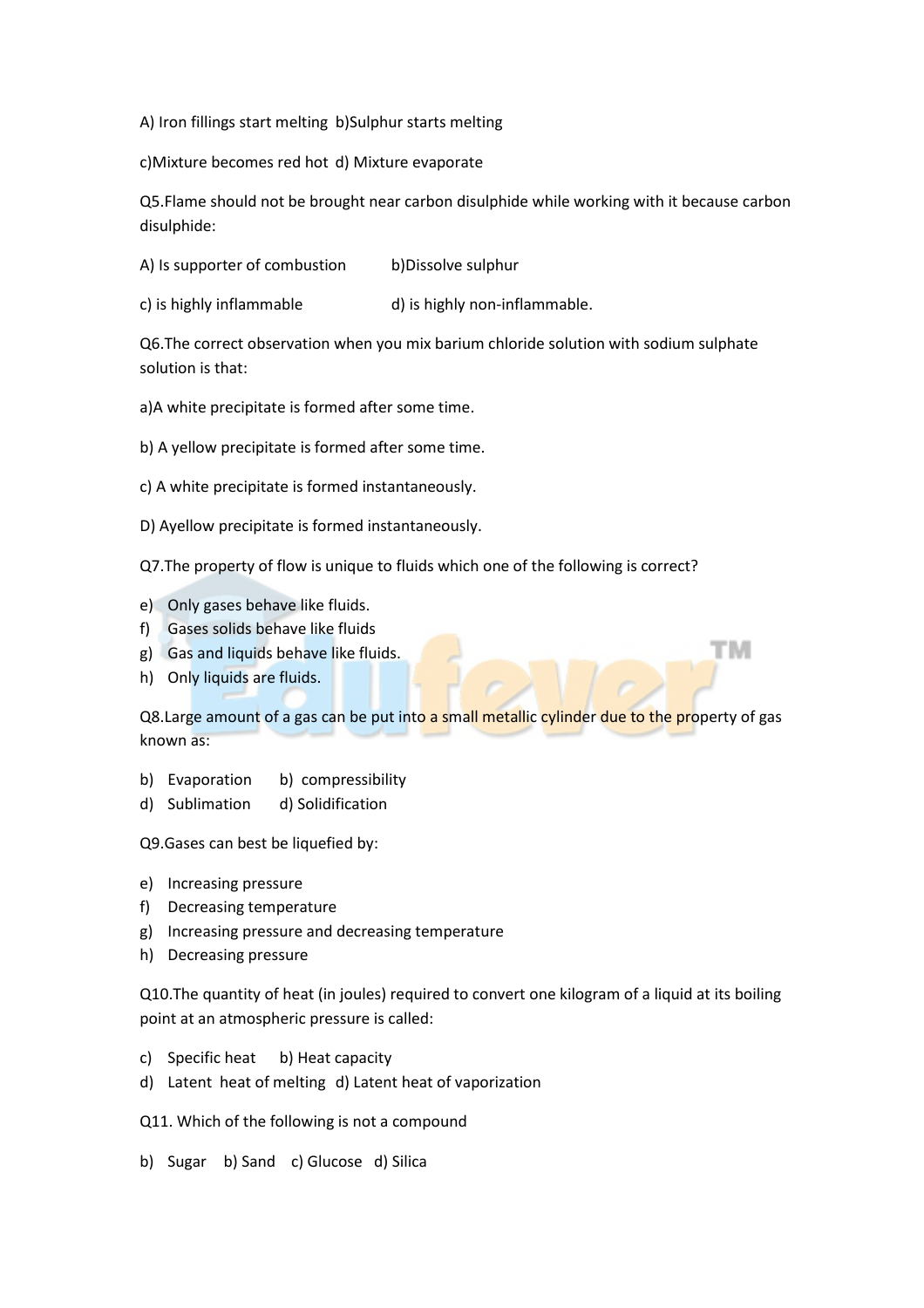| Q12. Which of the following is an example of colloidal solution?  |                                                                    |           |                                                     |                                 |          |                                        |                    |                   |
|-------------------------------------------------------------------|--------------------------------------------------------------------|-----------|-----------------------------------------------------|---------------------------------|----------|----------------------------------------|--------------------|-------------------|
|                                                                   |                                                                    |           | b) Blood b) Dust c) Sea water d) Tincture of Iodine |                                 |          |                                        |                    |                   |
| Q13. The light is  On passing light through a colloidal solution. |                                                                    |           |                                                     |                                 |          |                                        |                    |                   |
|                                                                   | b) Absorbed                                                        |           | b) Reflected c) Ink d) soil                         |                                 |          |                                        |                    |                   |
| Q14. Which of the following is a homogeneous mixture?             |                                                                    |           |                                                     |                                 |          |                                        |                    |                   |
|                                                                   | b) Soda water                                                      |           | b) Milk c) Ink d) Soil                              |                                 |          |                                        |                    |                   |
| Q15. Sulphur is soluble in:                                       |                                                                    |           |                                                     |                                 |          |                                        |                    |                   |
|                                                                   | b) Water                                                           |           |                                                     | b) Ethanol c) carbon disulphide |          |                                        |                    | d) Benzene        |
|                                                                   |                                                                    |           |                                                     |                                 |          |                                        |                    |                   |
| Q16. Which of the following is sublimate?                         |                                                                    |           |                                                     |                                 |          |                                        |                    |                   |
|                                                                   | b) Iodine                                                          |           | b) Oxalic acid                                      |                                 |          | c) Wax                                 | d) Sand            |                   |
| Q17. Which of the following is not heterogeneous mixture?         |                                                                    |           |                                                     |                                 |          |                                        |                    |                   |
| b) Soil<br>b) Blood<br>c) Dirt<br>d) Saline water                 |                                                                    |           |                                                     |                                 |          |                                        |                    |                   |
|                                                                   |                                                                    |           | Q18. Which gas is present in aerated soft drinks?   |                                 |          |                                        |                    |                   |
|                                                                   | b) Carbon dioxide c) Carbon monoxide<br>b) Nitrogen<br>d) Hydrogen |           |                                                     |                                 |          |                                        |                    |                   |
| Q18. Which of the following is not Metalloid?                     |                                                                    |           |                                                     |                                 |          |                                        |                    |                   |
|                                                                   | b) Boron                                                           |           | b) Silicon                                          | c) Copper                       |          | d) Germanium                           |                    |                   |
| Q19. Which of the following is an Emulsion?                       |                                                                    |           |                                                     |                                 |          |                                        |                    |                   |
|                                                                   | b) Butter                                                          |           | b) Milk c) Curd                                     |                                 |          | d) Smoke                               |                    |                   |
| Q20. In a foam, which of the following is a dispersed phase?      |                                                                    |           |                                                     |                                 |          |                                        |                    |                   |
|                                                                   | b) Solid                                                           | b) Liquid | c) Gas                                              |                                 |          | d) none of these                       |                    |                   |
| Q21. Which of the following is not a gel?                         |                                                                    |           |                                                     |                                 |          |                                        |                    |                   |
|                                                                   | a) Butter                                                          |           | b) Cheese                                           | c) Curd                         |          | d) Ink                                 |                    |                   |
| Q22. Which of the following is a binary Mixture?                  |                                                                    |           |                                                     |                                 |          |                                        |                    |                   |
|                                                                   | a) Air                                                             |           | b)Soft Drinks                                       |                                 | c) Steel |                                        | d) Saline Solution |                   |
| Q23. Alloy is a mixture of:                                       |                                                                    |           |                                                     |                                 |          |                                        |                    |                   |
| a)                                                                | Solid and Liquid                                                   |           |                                                     |                                 |          | b) Liquid and Solid c) Solid and Solid |                    | d) Liquid and gas |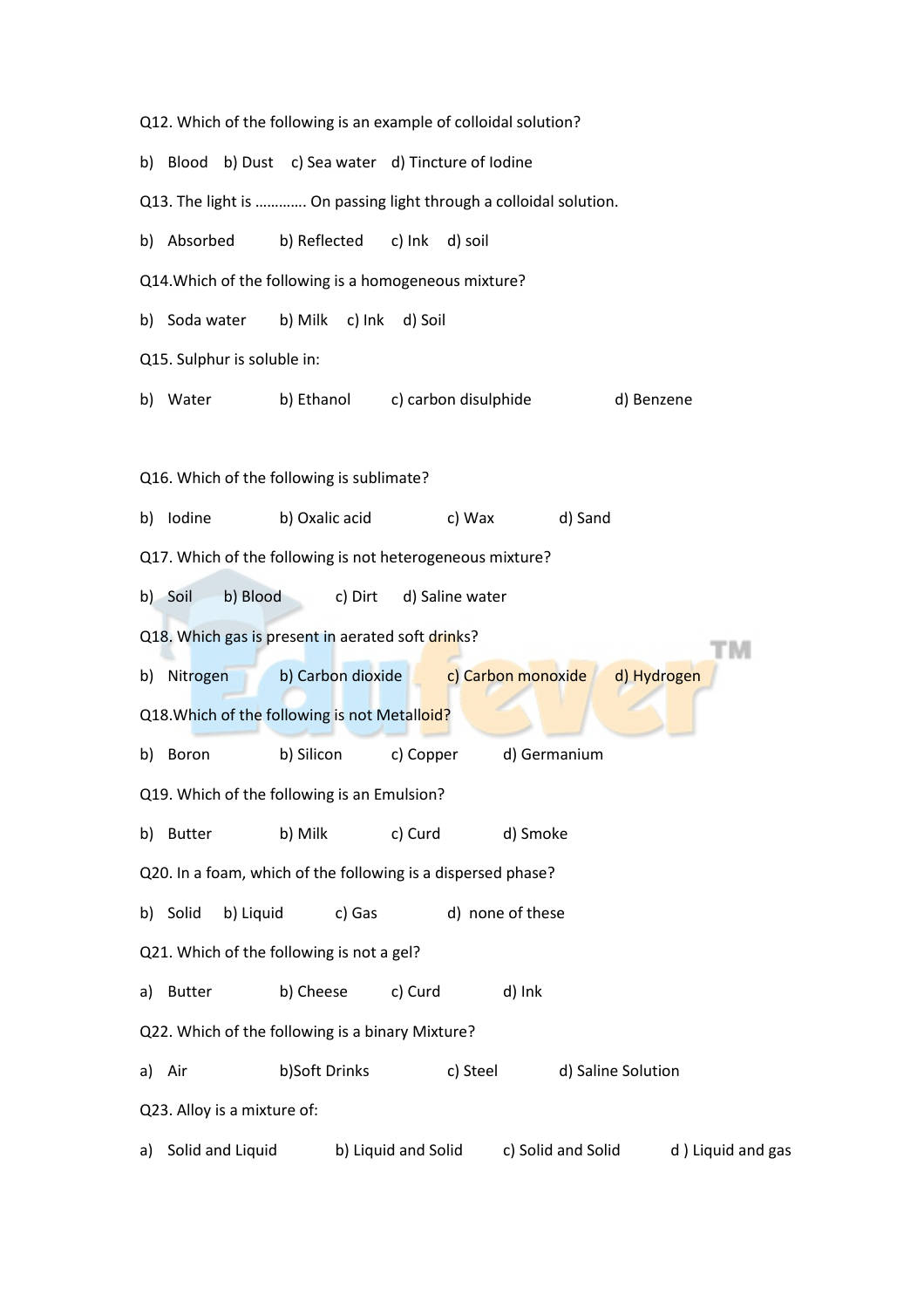Q24. Which of the following is most malleable Metal? a) Gold b) Silver c)Aluminum d)Copper Q25. Amalgam is a mixture of a metal and: a) Water b) Alcohol b c) Mercury d) Benzene

# **Worksheet for class 9th Biology**

Q1. To prepare a temporary mount of onion peel, which of the following stain is used?

- (a) Safranin (b) Methylene blue
- (c) Iodine (d) None of the above
- Q2. Cells are focused in microscope first in:
	- (a) 100X (b) 40X
	- (C) 10X (D) None of the above

Q3. While observing a mount of onion peel under a microscope, cytoplasm is seen:

тм

(a) Inside the nucleus (b)Inside the cell wall but outside nucleus

- (c) outside the cell wall  $\qquad$  (d) not seen at all
- Q4. The plant cell excluding cell wall is known as:
	- (a) Protoplasm (b) Protoplast
	- (c)Cytoplasm (d) None of the above
- Q5. The membrane surrounding the vacuole of a plant cell is called:
	- (a) Plasma membrane (b) cell wall
	- (c) Tonoplast (d) nuclear membrane
- Q6. When a cell is mounted in glycerin:
	- (a) Endosmosis takes place (b) exosmosis takes place
	- (c) Neither exosmosis nor endosmosis takes place
	- (d) None of the above

Q7. Given blow are four operations for preparing a temporary mount of human cheek cells: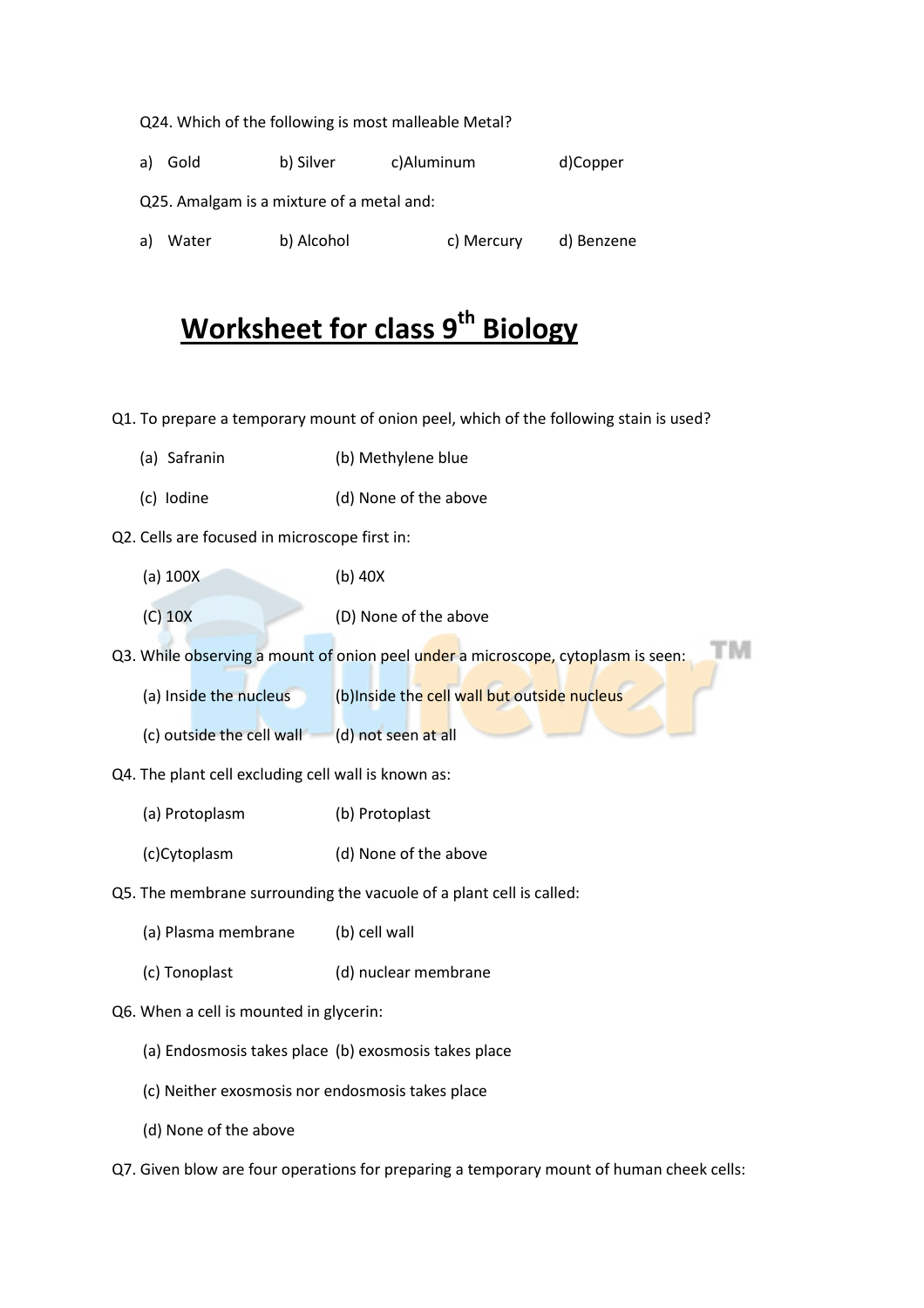(i) Taking scraping from inner side of the cheek and spreading it on a clean slide.

(ii) Putting a drop of glycerin on the material.

- (iii) Adding two or three drops of methylene blue
- (iv) Rinsing the mount with fresh water and disinfectant solution.

The correct common to both plant and animal cells are :

| $(a)$ i – ii – iii – iv    | (b) $iv - i - iii - ii$ |
|----------------------------|-------------------------|
| (c) iv $-1 - i$ i $- i$ ii | $(d)$ i – iii – ii – iv |

Q8. Which one of the following cell constituents cannot be seen while observing a human cheek cell?

|                                               | (a) Nucleus   | (b) cell wall         |  |  |
|-----------------------------------------------|---------------|-----------------------|--|--|
|                                               | (c) Cytoplasm | (d) none of the above |  |  |
| 09 Which of the following statement is false? |               |                       |  |  |

Q9. Which of the following statement is false?

- (a) Definite shape of cell is seen in animals. (b) Plant cell have cell wall.
- 

(c) Definite shape of cell wall. (d) Animal cell do not have cell wall.

ГM

- Q10. Cheek cells:
	- (a) Have large intercellular space (b) no inters cellular space (c) Lignified space (d) space filled with pectin.

Q11. Amoeba acquires its food through a process, termed as

- (a) Exocytosis (b) endocytosis
- (c) Plasmolysis (d) exocytosis and endocytosis

Q12. A cell wall swells up if:

 (a) The concentration of water molecule in the cell is higher than the constration of water molecules in surrounding medium.

 (b) The concentration of water molecules in surrounding medium is higher than water molecule concentration in the cell.

(c) The concentration of water molecule is same in the cell and in the surrounding medium.

(d) Concentration of water molecule does not matter.

Q13. Which of the following are covered by a single membrane?

(a) Mitochondria (b) vacuole